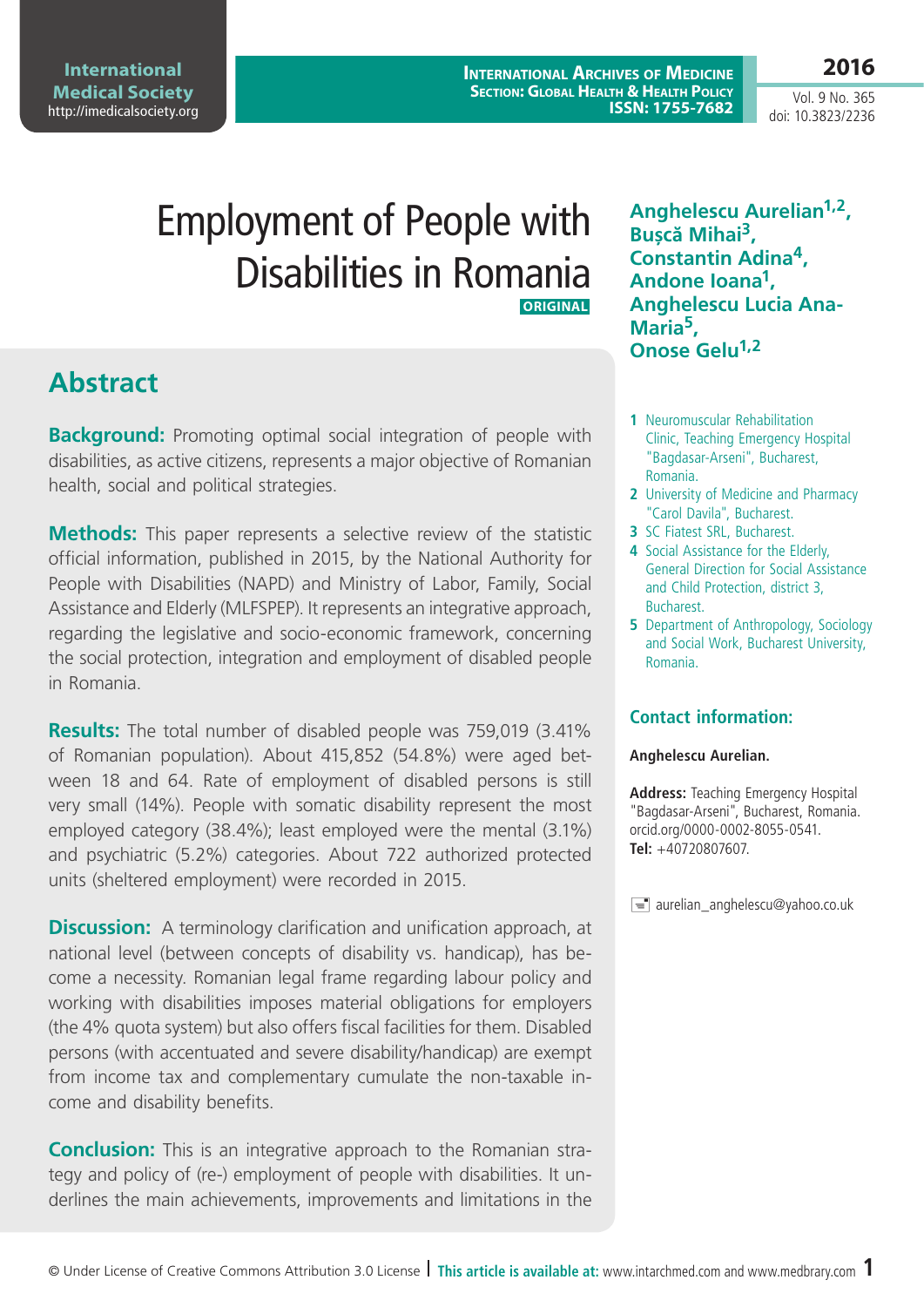Vol. 9 No. 365 doi: 10.3823/2236

**2016**

continuous endeavor of implementation of the legislative framework on the protection, integration and inclusion of disabled persons in Romania.

#### **Keywords**

Disability; Handicap (Type, Degree); Inclusion; Social Assistance; Law (no. 448).

### **Introduction**

The *World report on disability*, published in 2011 by World Health Organization (WHO) and the World Bank, emphasized that more than a billion people in the world (approximately 15% of the population) experienced disability, and about 200 million of them remained with major difficulties, limitations in functioning and restricted participation [1]. Generally, people with disabilities are predisposed to social inequity, isolation, depression, exclusion, poverty, moral and economic prejudice, lower opportunities to access basic social services, education and economic achievements.

Approaching people with disabilities is an ongoing complex endeavor of a multi-/interdisciplinary team of professionals: medical, sociological, economic and competent political factors (for adequate funding and policies), in conjunction with an informed tandem - the family and the disabled person.

### **Material and methods**

This paper represents a selective review of the statistic official information, published in 2015, by the National Authority for People with Disabilities (NAPD) and Ministry of Labor, Family, Social Assistance and Elderly (MLFSPEP). It represents an integrative approach, regarding the legislative and socio-economic framework, concerning the social protection, integration and employment of disabled people in Romania.

#### **Results**

In Romania, the total number of disabled people was 759,019 people (in 2015), and 737,885 (in 2014), representing 3.41% (in 2015) and respectively 3.47% (in 2014) of the Romanian population [2, 3].

The vast majority (741,516 persons, namely 97.7%) are in their family's care and/or live independently and only 2.3% (17,457 people) are institutionalized in residential public institutions of social assistance for disabled adult people [2, 3].

Women represent 53.12% of the disabled persons. The number of people aged over 50 represents 68.40% of the total number of the adult disabled persons.

Centralization of data by age group shows that elderly (over 65 years) represent 37.2% (282,158 people) in the total number of adults with disabilities; about 54.8% (415,852 persons) are between 18-64 years, range of ages that is considered legally able to work **(Figure 1)**.

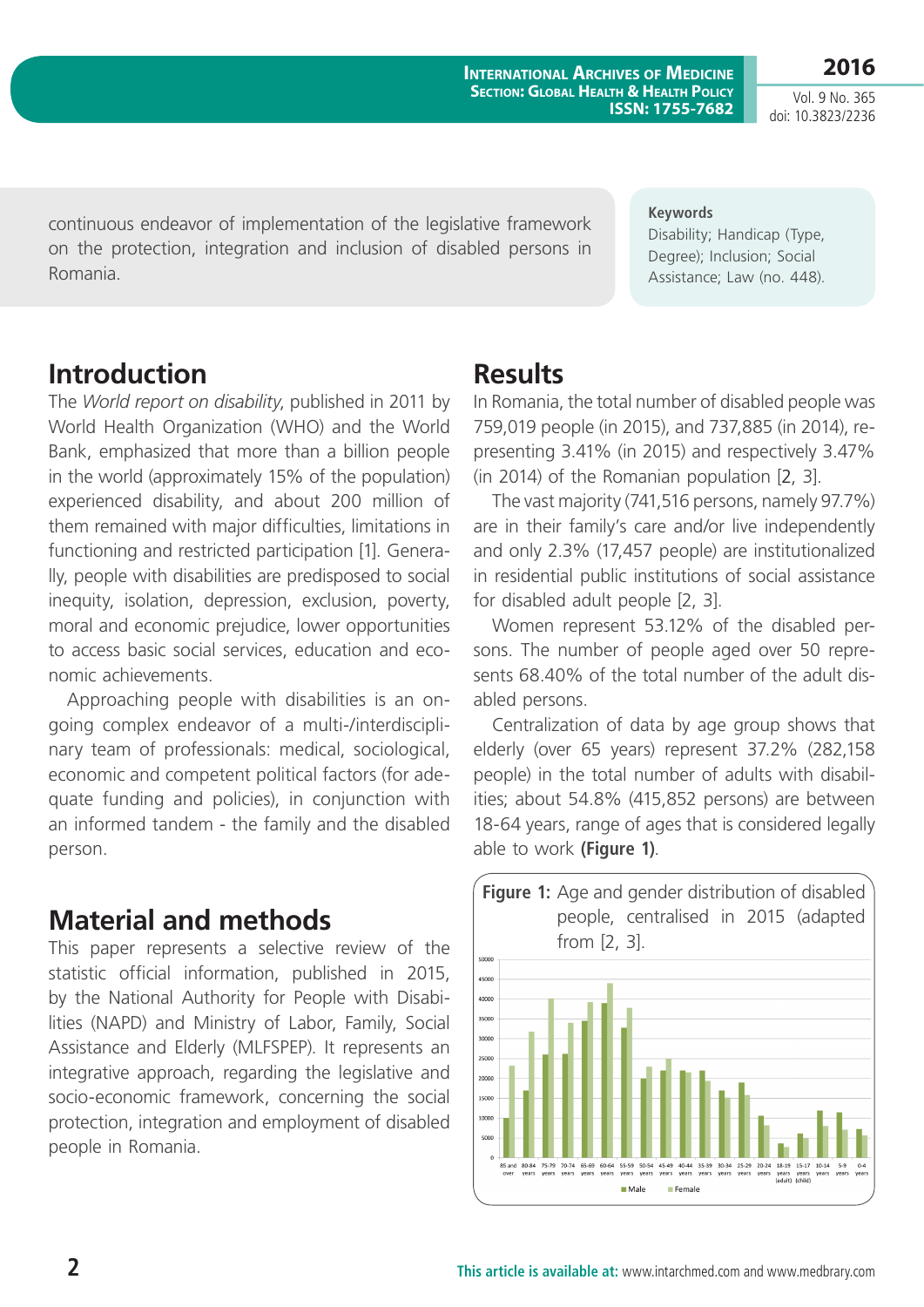**2016** Vol. 9 No. 365 doi: 10.3823/2236

Referring to the legal capacity of the employee, the Labor code (art. 13) stipulates that an individual becomes able to work at the age of 16; employment in heavy, harmful or dangerous jobs (established by Government decision) can be done after the age of 18 [4].

According to the statistical data provided in 2015 by the General department for social assistance and child protection, only 31,691 disabled people were employed, data relatively close to those recorded in 2014 (meaning 30,556) or in 2013 (29,842) [2, 3] **(Figure 2)**.





Regarding the type of disability, the most employed category was the somatic one, accounting for 38.4% of all employed persons with disabilities [2, 3]. According to WHO, those most excluded from the labor market are mainly those with mental health difficulties or intellectual impairments [1, 2, 3]. The mental (3.1%) and psychiatric (5.2%) categories are employed at very tiny percentage [2, 3] **(Figure 3)**.

#### **Discussion**

According to the legislation in force, the people entitled to special social protection are "*those people (children and adults, Romanian citizens, citizens of other states or stateless, during their stay or residency in Romania) who live in an inadequate environment for their physical, sensorial, psychic, mental and/or associated disabilities which partially or totally hinder the equal opportunity of access to the community life, and therefore need protection measures for their social integration and inclusion*" (art. 2, paragraphs 1 and 2, Law no. 448/2006, modified, revised and republished in 2008, on the protection and the promotion of disabled peoples' rights) [5].

"Disability" characterizes a heterogeneous target group with limited activity and restriction of participation, secondary to a significant loss or deviation of the functions or structures of the organism. It can be congenital or acquired, reversible (or not, with gradual aggravation), with various degrees of severity. Disability can be correlated with disadvantage, but not all disabled people are equally disadvantaged [1] (speaking from medical, as well social points of view, an associated sensorial deficiency with a physical one, such as blindness with complete paraplegia, or overlapping a frustrating poverty, with old age and a severe paralysis, are extremely difficult). Some people acquired disability during their active labor activity; others may have never worked.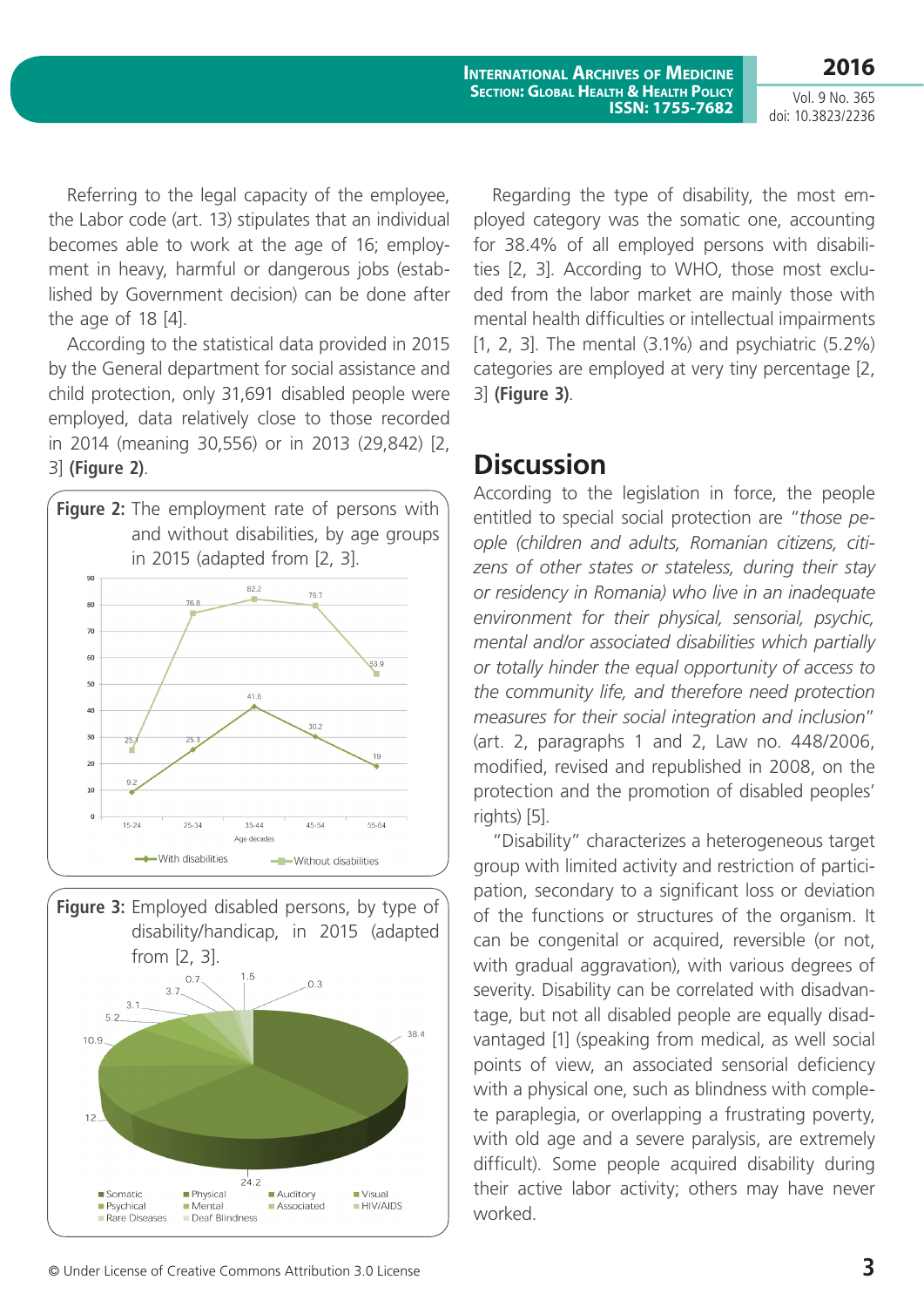**2016**

Vol. 9 No. 365 doi: 10.3823/2236

Defining the concepts of *"disability"* and *"handicap"* is of tremendous importance in delineating the rights for social protection and respectively the right to work. The beginning of the third millennium brought up a different approach of the disability subject, and of the concept of disabled people (and implicit disabled employee). There has been a paradigm assignation in approach to *"disability"*  and *"handicap"*, a shift from its medical meanings, towards the social significance.

According to the traditional (morpho-physiopathological) understanding, the notion of *"handicapped persons"* includes people with chronic physical, mental, intellectual or sensorial deficiencies (sequelae), who are permanently or for a long period of time (totally or partially) deprived to act at similar qualitative levels, considered as "normal" for a person with similar age, gender, cultural and social circumstances.

The bio-psycho-social model of Functioning, Disability and Health [6], approaches all health state issues and the pathological categories in an antagonistic tandem: both the "positive" (non-problematic) aspects (functional, physiological levels) and, respectively, the "negative" (problematic) ones (limited/ restricted functionality), on three essential levels of human existence: body, activity, participation.

The label of "*handicap*", used to indicate the social disadvantage resulting from disturbances/ deficiencies*,* was changed to the notion of "*disability"*, a generic term used to designate the difficulty of an individual in performing activities, and the problems (restrictions) confronting oneself in situations of life. The actual sense and implications of the content, is shifted from the individual human *"*entity*"*, to the comunity. "Disability" arises from the interaction between people with a health condition and their environment [1], is seen as a problem of the entire society and not only an individual/ personal one. The whole social system must upgrade its functions and adapt, in order to receive and integrate the

people with disabilities, to a level as near as possible to a normal life.

In the most documents of reference, the word "handicap" was replaced gradually by the term of "disability". Professionals involved in the special social protection have manifested a preference to use alternative terminology for the general-concept item *"handicapped person"* - namely - *"disabled person"*, people with *"special requirements" or "special needs"*. This preference is justified by the less stigmatizing meaning of the latter designations (but still with some discriminatory connotations) according to the international, modern public policies tendencies to broaden the issue of disabilities, in conformity with the principle of "society for all, without discrimination" [7, 8].

In Romania is still in use the term "*handicap"*, which refers to the negative repercussions on a person's possibilities to adequately interact in relation to the environment, respectively to participate, with equal chances in the society/ community, and thus to fulfil his/ her strivings, dwelling in accordance with a (quasi-)equivalent to the individuals without problems, quality of life. Practically a "*handicap"* makes references to the social disadvantages, unequal social or professional integration, compromised economic autonomy/ opportunities.

A terminology clarification and unification approach, at national level, has become a necessity, together with the consequent modification of the related legislation.

At present, the terms of *"disability*" and *"disabled person*" are mainly used, except for the name of some laws' titles or the quoting of legal provisions which include the word *"handicap"* (e.g.: *"framing into a handicap degree"*, *"Assessment Commission for handicapped adults*", and others*).* The Assessment Commission is a specialized body of the County Council (or in Bucharest the municipality districts/ sectors), which makes decisions regarding the type and the degree of disability for adult disabled people – attested by the certificate of framing in a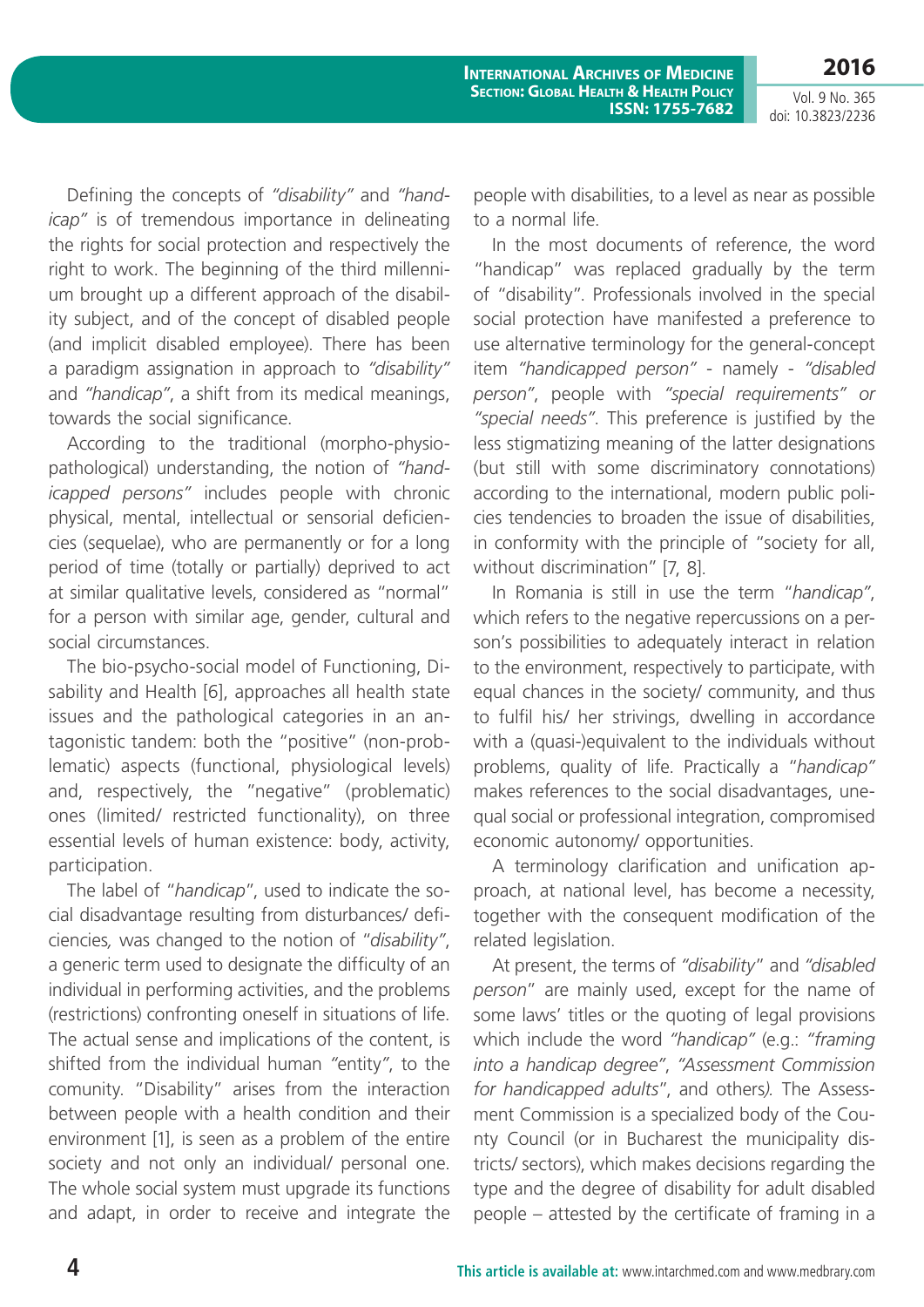Vol. 9 No. 365 doi: 10.3823/2236

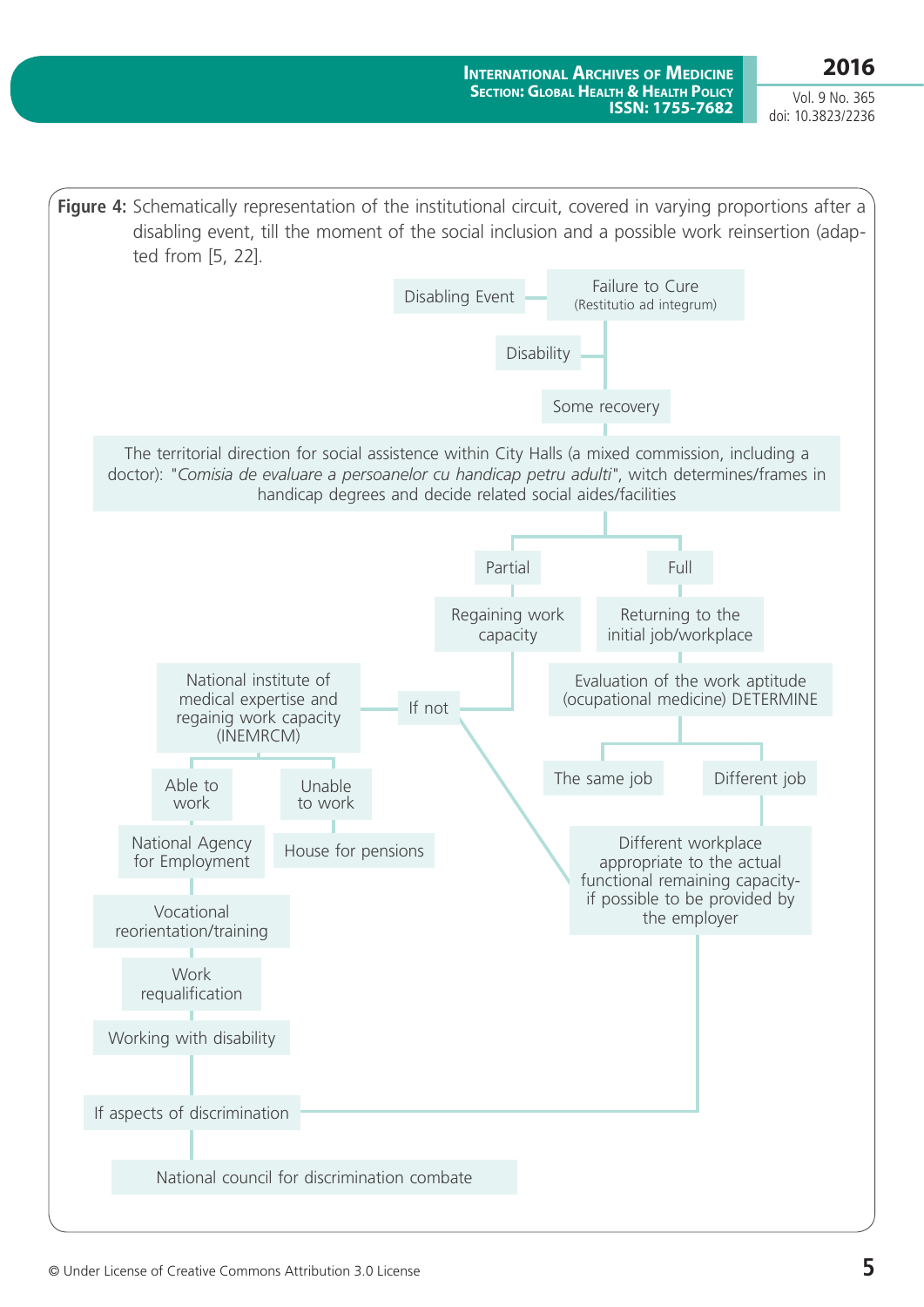Vol. 9 No. 365 doi: 10.3823/2236

handicap degree [5]. The Commission indicates an invalidity pension or individualized vocational training and employment – according to the actual work capacity **(Figure 4)**.

According to the same law no. 448 regarding the protection and promotion of the rights of the disabled people [5], there are 10 types of handicap (physical, visual, hearing, deaf-mute, somatic, mental, psychic, HIV/AIDS, associated, and rare diseases) and 4 levels/ degree of handicap: mild (IV), medium (III), accentuated (II) and severe (I).

In 2015 the number of non-institutionalised disabled adults, was 680,340 [2, 3]. Their distribution by types and degrees of handicap is presented in **Figure 5**.



Disabled people classified as severe (I) degree of handicap represents 35.77% of the total number of them (a slight growing tendency, in comparison with 35.26% in 2014, respectively 34.01% in 2013, reflecting the ascendant prevalence of disability due to population ageing and the global increase in chronic health conditions [2, 3]). The percentage of people with accentuated degree of handicap was 52.54% (in 2015), in comparison with 52.97% in 2014, and 53.80% in 2013. People with medium and mild degree of handicap represented 11.69% (in 2015), 11.77% (in 2014) and 12.19% (in 2013) of the total amount of disabled persons [2, 3].

Promoting optimal social integration of people with disabilities, as active citizens, able to control their own lives, and with active participation in society, represent a major objective of all health strategies. According to the acting Romanian legislation, the process of social inclusion is the "*assembly of multidimensional measures and actions from the fields of social protection, workforce employment, dwelling, education. Health, information-communication, mobility, security, justice and culture, are aiming to control social exclusion and to ensure the active participation of the people to all the economic, social, cultural and political aspects of the society*"[5].

The Romanian Government developed the National Strategy for the protection, integration and social inclusion of disabled persons for 2006-2013 aimed at "*Equal opportunities for people with handicap - towards a society without discrimination*" [7]. For 2014-2020 a National Strategy project for social inclusion of people with disabilities "*Social policies - from rehabilitation of the individual to society reform*"[8] is pending – possibly in order to be upgraded.

Starting since 2010, Romania developed policies in order to increase accessibility, participation equality, education and professional training, social protection, health and the employment rate of persons with disabilities, in order to build a "*barrier-free Europe for all*" [\[9\]](http://www.mmuncii.ro). According to the Romanian Constitution [10] the right to work cannot be restricted, and "*the disabled people enjoy special protection*" (stipulated by art.50).

The state authority responsible for the vocational counselling, guidance, integration and employment is represented by the National Agency for Employment and the National Authority for People with Disabilities (NAPD).

Until 2002, the employment rate of the disabled people was never analyzed. Moreover, employment of the disabled people was never, in the past, objective for an active and coherent policy aimed to approach the special social needs of such persons.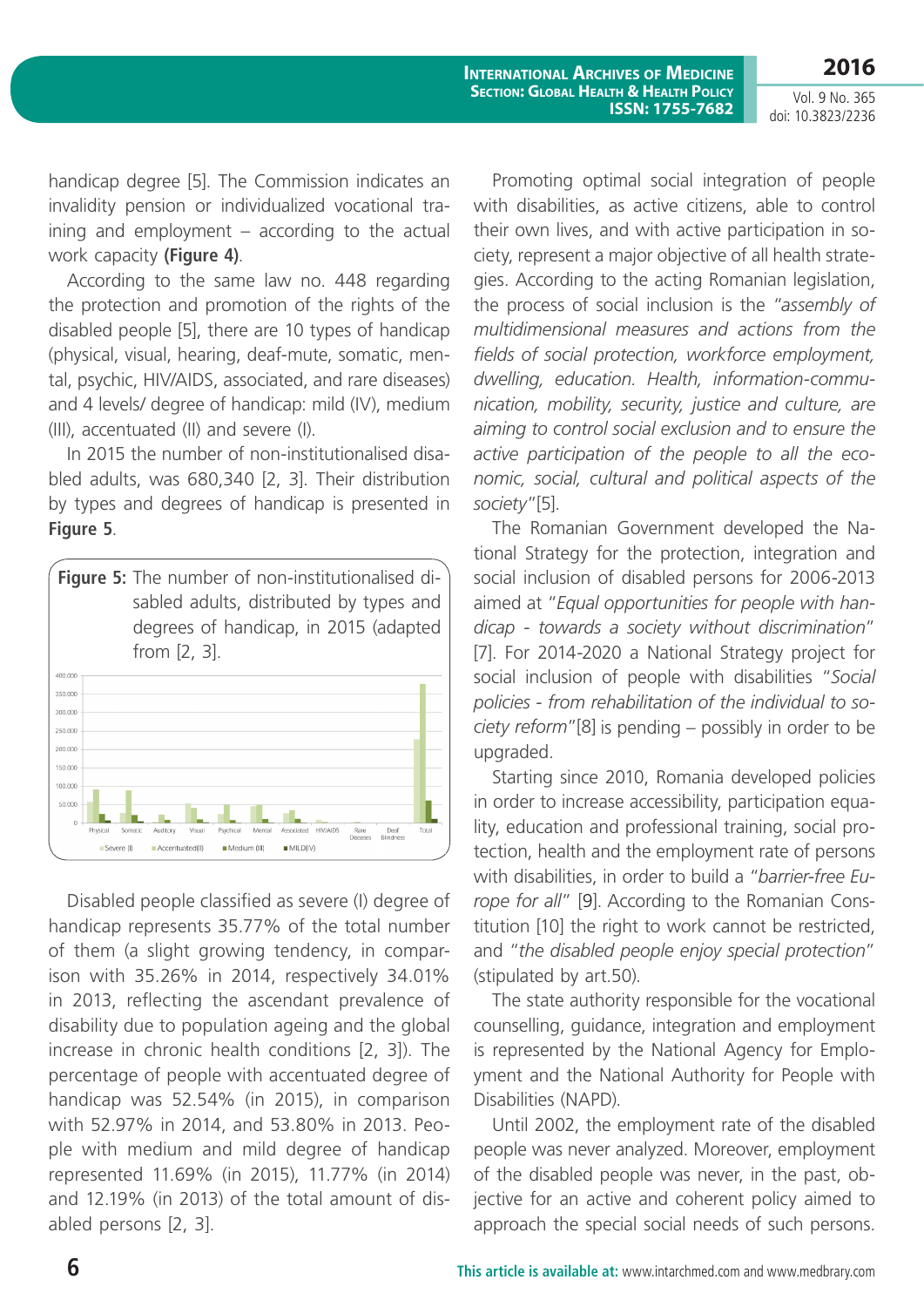Vol. 9 No. 365 doi: 10.3823/2236

The Romanian electronic registry on disability, founded in 2011 and administrated by MLFSPEP, targets an accurate estimation of the vocational integration degree in this domain. Data concerning inclusive education are collected easier, mainly from the integrator schools. There are some missing elements which prevent an accurate estimation of the degree of vocational integration of the disabled people in Romania. The monitoring of the employment does not last enough to eliminate all risks of dropout, from the part of disabled people.

The percentage of employment of the disabled persons in Romania is still at a relatively small rate: 12.26% (in 2011) [11] up to 14% (in 2015) [12], comparatively to the inclusion in the labor market in developed European countries [13] (Norway 61.7%; Switzerland 62.0%; Austria 41.9%; Germany 46.1%; United Kingdom 38.9%), or North American ones (Canada 56.3%; USA 38.1%). A previous study indicated (in 2009) a rate 12% return to work of people with SCI-sequelae [14].

Legal regulations and administrative policies have a tremendous impact on the lives of people with disability [15]. According to the current policies regarding employment of disabled people, any person who wants to integrate or re-integrate on the labour market has free access to professional assessment and counselling, no matter the age and the type/degree of the handicap [5]. Moreover, they can receive vocational career advice if he/she is trained and has the corresponding age, if he/she is unemployed and without professional experience, or even he/she is employed, but wants a professional reconversion. The vocational training of the disabled persons is organised by programs of initiation, qualification, re-qualification, further qualification, and specialisation. The number of public institutions of social assistance for adults with disabilities was 411 (in 2015, and 394 in 2014), of which 365 residential and 56 non-residential (day centres) [2, 3].

The employment of disabled people is made on the open labour market, at home, or in authorised protected units (sheltered employment), that employ persons with (more severe) disabilities, or as intermediate stage on the open market job. These are entities organized as/ represented by natural or legal persons, public or private; they can be also sections, workshops or other structures within economic operators or public institutions, non-governmental organisations, or they can be organised by an individual authorised disabled person, who can run an independent business, as stipulated by the legislation [2, 3, 5, 16]. The rate of disabled personnel must be at least 30% of the staff. The number of authorized protected units in Romania increased from 400 (in 2010) to 722 units recorded in 2015 [2, 3, 11]. According to the data from the National Institute of Statistics and European reports, over 3,000 non-governmental organisations achieve constant economic activities, under various forms (protected workshops, authorised protected units, social enterprises, etc) [11].

The interaction between disabled persons and Companies is stipulated and ruled by legislative frames, well defined by the EU and Romanian law no. 448 [5]. In accordance with provisions of the law, "*any person with disabilities, fit and included in the labor market in Romania is entitled to a reasonable accommodation of the workplace*". These consist in the transformation of the physical and informational environment of the products or systems, to make them available also for persons with disabilities, facilities adapted to the special needs of a person in wheelchair.

A multidisciplinary team approach with medical supervision [15, 17, 18] juridical assistance and social support to surpass obstacles during work reintegration, represent important aspects to overcome the environmental and psychological barriers at the company level [19, 20].

A favourable psycho-socio-economic chronologic trend in the evolution of a disabled person is to successively progress from the initial medical stage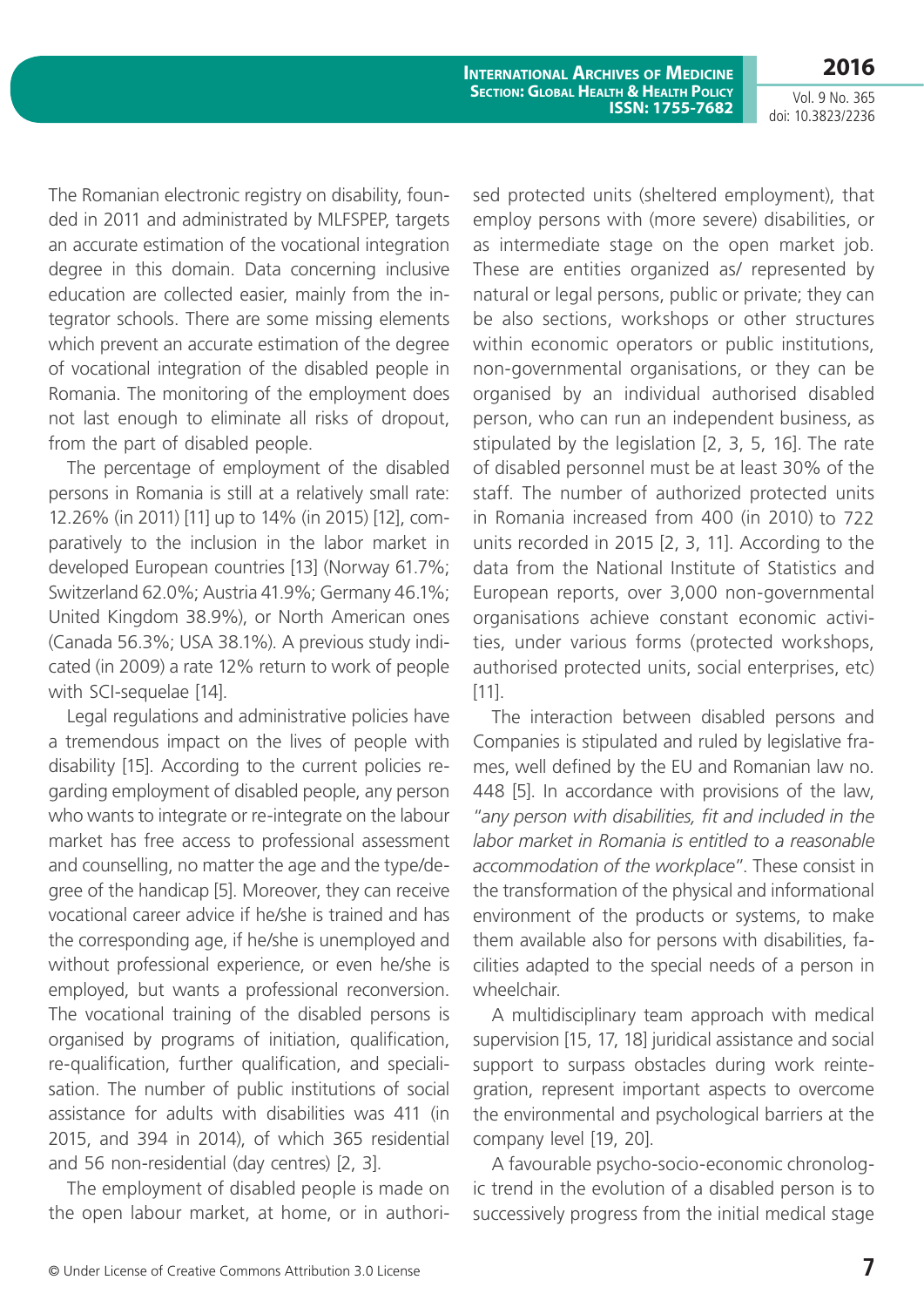Vol. 9 No. 365 doi: 10.3823/2236

**2016**

("patient"), to the passive/ assisted social status ("consumer"), to a proactive, superior position of "producer"[20] (and, in some countries  $-$  a "tax payer"). In Romania disabled persons (with accentuated and severe handicap) are exempt from income tax (fiscal code art. 55) [21]; if they return to work, they complementary cumulate non-taxable income and the disability benefits) [5, 21].

Romanian legal frame regarding labour policy and working with disabilities imposes material obligations for both, public and private employers, but also provides grants and fiscal facilities for them [5, 11, 21]. The 4% quota system (imposed with a special focus on large companies/ institutions) has a weak implementation in Romania [11], because frequently employers avoid hiring people with disabilities, preferring to pay penalties (instead to implement the quota), or to purchase goods or services from the protected units.

As a general observation, legislation is known by people who are in direct contact with the labour market (employers, employed disabled people, authority representatives, journalists), but there are shortcomings in the practical modality of transmitting information directly to the disabled people, who has not the knowledge and/or the possibility to use internet.

In this respect, the promotion of effective and extensive related general awareness campaigns, through accessible (including for the disabled people) media channels and written materials, the development of knowledge in the area of disability and of research, questing for new assistive technology and means, represents a national priority.

*"Working without obstacles: analyzing the policies of EU and Turkey concerning rights of employees with disabilities"* [22], and "*Successful integration of people living with spinal cord"* [23], are two recent European projects which have actively implied Romanian Spinal Cord Society (RoSCoS) as partner, in its continuous endeavors for education and prevention activities, research, therapy, rehabilitation and vocational reintegration of persons with severe disabilities.

### **Conclusion**

This rapport reflects the main legislative setting of the Romanian National strategy and policy of social reinsertion; it underlies the improvements as well the limitations of the interaction between the individual and the socio-economical system. A terminology clarification and unification approach, at national level, has become a necessity, together with the consequent modification of the related legislation.

The "*disabled people have the right to work, and to get an income*" according to the provisions of Romanian labour legislation [2, 3, 4, 5, 10], as well as to the special provisions of the law regarding the protection and promotion of the disabled people's rights [5]. Romanian`s legal framework on the social protection, integration and inclusion of people with disabilities, is "tuned" to the general EU social policies.

### **References**

- **1.** WHO, 2011. World report on disability. [online] Available at: [www.who.int/disabilities/world\\_report/2011/en](www.who.int/disabilities/world_report/2011/en). Accessed in Dec. 2015
- **2.** Ministry of Labour, Family, Social Assistance and Elderly, 2014. [online] Available at: [http://www.mmuncii.ro/j33/index.php/](http://www.mmuncii.ro/j33/index.php/ro/2014-domenii/munca/programe-si-strategii) [ro/2014-domenii/munca/programe-si-strategii](http://www.mmuncii.ro/j33/index.php/ro/2014-domenii/munca/programe-si-strategii). Accessed in Dec. 2015
- **3.** Ministry of Labour, Family, Social Assistance and Elderly [online] Available at: [http://www.mmssf.ro/j33/images/buletin\\_statistic/](http://www.mmssf.ro/j33/images/buletin_statistic/dizabilitati_III2015.pdf) [dizabilitati\\_III2015.pdf](http://www.mmssf.ro/j33/images/buletin_statistic/dizabilitati_III2015.pdf). Accessed in Dec. 2015.
- **4.** Labor code, 2006. [online] Available at: [http://www.codulmuncii.](http://www.codulmuncii.ro/titlul_2/capitolul_1/art_13_1.html.) [ro/titlul\\_2/capitolul\\_1/art\\_13\\_1.html.](http://www.codulmuncii.ro/titlul_2/capitolul_1/art_13_1.html.) Accessed in Dec. 2015
- **5.** Law no. 448, Published in Official Gazette (2006), republication OG no.1 (2008), [online] Available at: [http://www.](http://www.equalrightstrust.org/ertdocumentbank/LEGE%20448%20engleza.pdf) [equalrightstrust.org/ertdocumentbank/LEGE%20448%20](http://www.equalrightstrust.org/ertdocumentbank/LEGE%20448%20engleza.pdf) [engleza.pdf](http://www.equalrightstrust.org/ertdocumentbank/LEGE%20448%20engleza.pdf). Accessed in Dec. 2015
- **6.** WHO, 2011. International Classification of the Functioning, Disability and Health. [online] Available at: [http://www.who.int/](http://www.who.int/classifications/icf/en) [classifications/icf/en](http://www.who.int/classifications/icf/en). Accessed in Dec. 2015